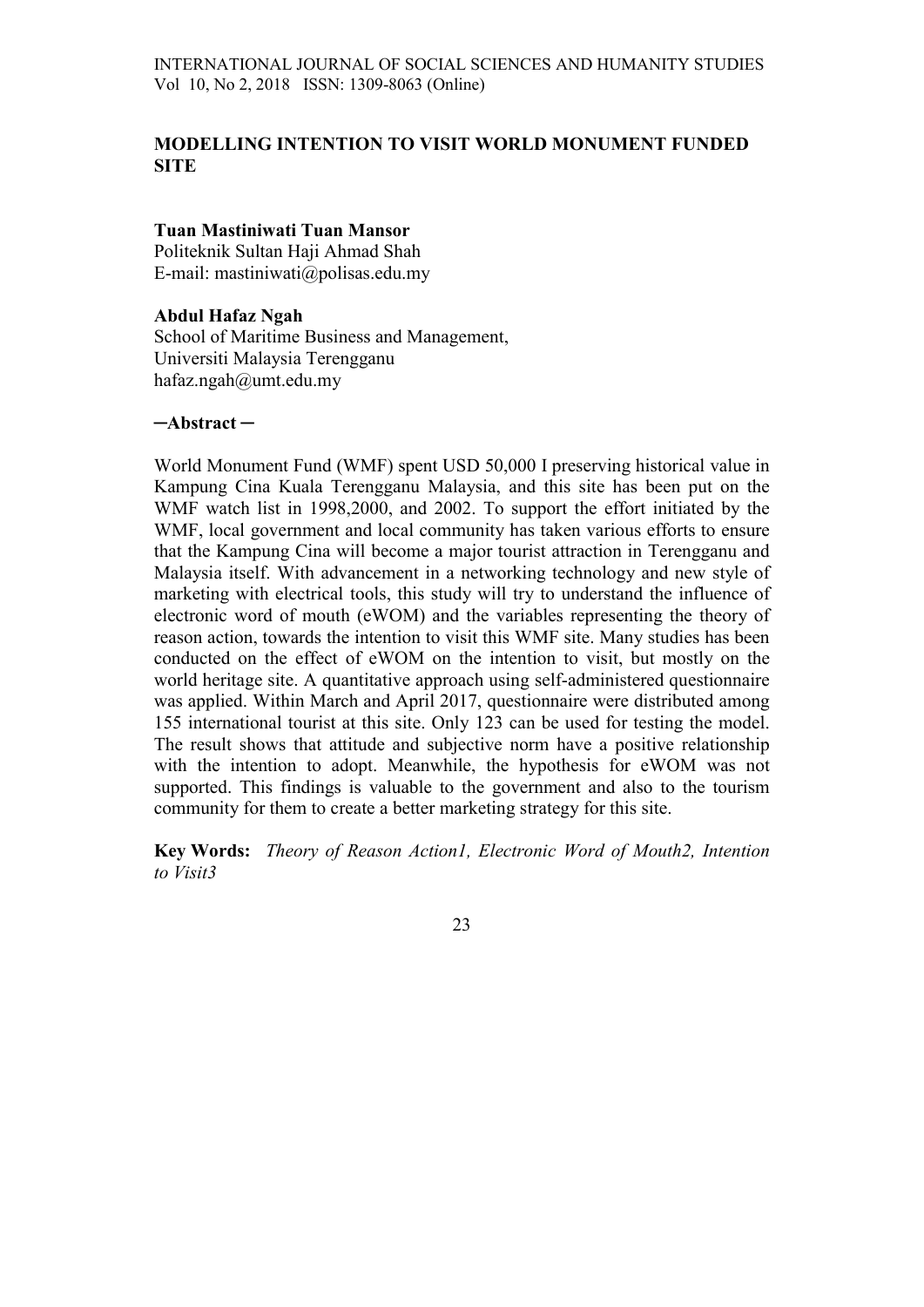# JEL Classification:M37. 1. INTRODUCTION

According to State Economic Planning Unit of Terengganu, a total of 4.7 million tourists has visited to Terengganu in 2015. During the opening ceremony at Beach Festival, Visit Beatiful Terengganu 2017, Tourism and Cultural Minister of Malaysia believed Terengganu is capable to attract 5.5 million tourist to visit Terengganu in 2017. It is due to the aggressiveness of the state and federal government promoting this state either through the campaign exhibition and promotion via website and other social media. On top of that, Terengganu also has a lot of tourist attraction places. Every districts in Terengganu has their own tourist attraction center such as Kampung Cina, in Kuala Terengganu, Lake Kenyir in Kuala Berang and Setiu Wetland in Setiu.

World Monument Fund, as a non-profit organization which founded in 1965 by Colonel James A. Gray is actively protecting and preserving the world important artistic treasure. Across the globe, WMF has sponsoring over 600 conservation projects in 90 countries throughout the world, and one of them is Kampung Cina River Frontage (KCRF) at Kuala Terengganu, Malaysia. This site has been provided by WMF with grant worth USD 50,000 to improve the shop structures, though it has been put as World Monument Watch list in 1998, 2000 and 2002 (https://www.wmf.org/).

Tourist destination choice could be influenced by various factors. Though, it is impossible for marketers to predict tourist's behavior base on a single models (Shen et al. 2009) Sharing experiences among tourists via blogs or another social media channels could be a motivation for them to visit certain tourist attraction centers. Furthermore, tourists are keen to believe what has been shared by their peers who has been visited the places via online (Luo and Zhong, 2015). Even there are many studies has been conduct regarding the intention to visit, but most of them are looking at the world heritage sites, or other places outside Malaysia. Though, due to the advancement of networking technology, willingness to share experience to and lack of studies of intention to visit WMF sites especially in Malaysia, by adopting the Theory of reason Action (TRA) and Electronic word of mouth (eWOM), this study will try to identify factors influencing the intention to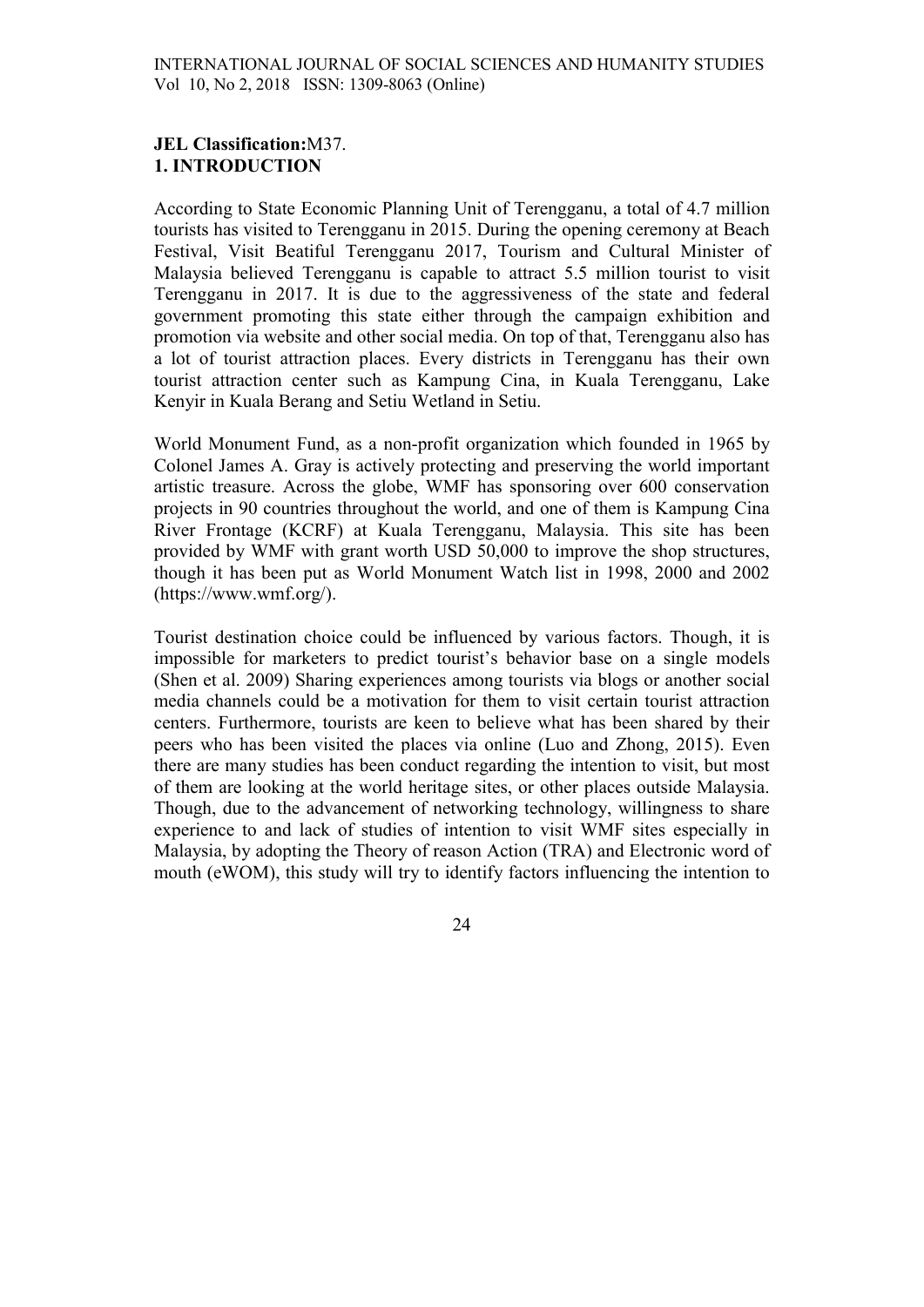visit WMF site, which is Kampong Cina, in Terengganu among international tourists during Visit Terengganu year, 2017. 2. THEORY OF REASON ACTION (TRA)

The TRA was developed by Fishbein and Ajzen (1975) intentionally to predict customer prediction behavior. TRA used attitude and subjective norms to express the impacts of cognitive components of individual decision making process (Guo et al. 2007). Even TRA was formed in 1975, however, the theory is still popular in predicting the individual behavior in many areas of study such as) in m-health adoption (Xiaofei et al., 2013) Kim et al (2015) in social media and Paul et al., (2016) in green purchasing.

### 2.1. Attitude

Attitudes has been classified as an important psychological construct that has an influence and predict many behaviors (Huh, et al., 2004). According to Ajzen & Fishbein, (1980) and Fishbein & Ajzen, (1975), attitude refers to the evaluation of the performances of a behavior. Many studies found that attitude has a positive relationship with the intention to visit. Jalilvand et al. (2012) found that there is attitude has a positive relationship with visiting intention Isfahan. Miao (2015) also found that there is a significant relationship between attitude and behavioral intention to visit Thailand. Albarq (2013) also has a similar result when he found that tourists' travel intentions was positively influenced by their attitudes when tourists chosen Jordan as a destination to be visited. Han et al., (2017) also found that attitude is positively related to intention. Though, we hypothesized that; H1. Attitude has a positive relationship with the intention to visit WMF site.

### 2.2. Subjective Norm

Subjective norms has been defined as perceived pressure from important person in your life to perform or not to perform the behavior by the individual (Ajzen, 1991). As a second variable in the TRA, it also found to have a positive relationship with the intention in various studies such as in tourism study, Jalilvand et al. (2012) found that subjective norm is positively related with visiting intention of Isfahan. Miao (2015) also found that there is a significant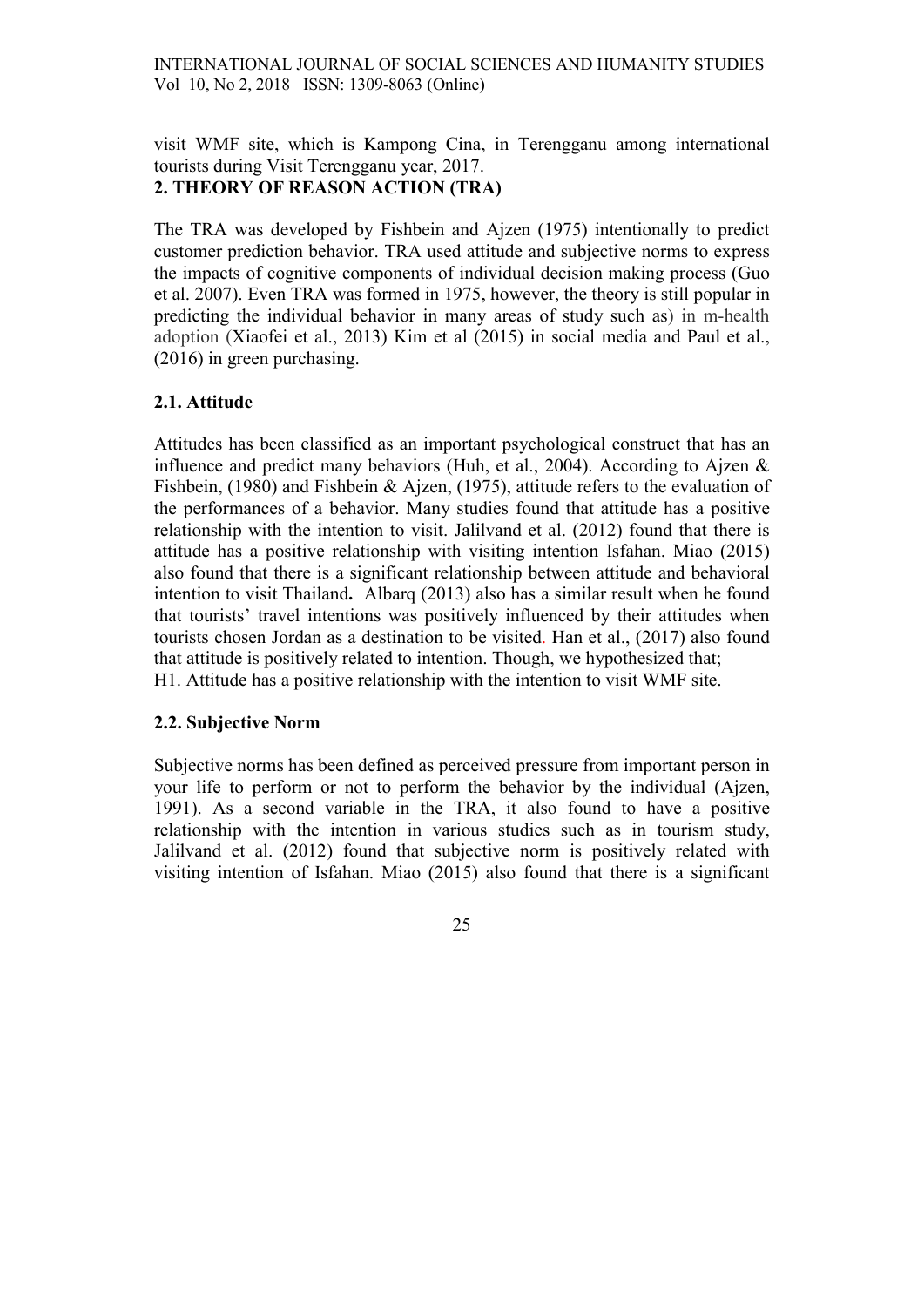relationship between subjective norm and behavioral intention to visit Thailand. In recent study, Han et al., (2017) also found that subjective norms is positively related to intention. Thus, it is hypothesized that:

H2. Subjective norms has a positive relationship with the intention to visit WMF site.

## 2.3. Electronic Word of Mouth (eWOM)

Electronic word-of-mouth encompasses a variety of media forms and types of websites, of which online consumer reviews and ratings are the most accessible and prevalent (Chatterjee, 2001). In the Internet era, the effect and distribution of WOM have been further enhanced, as individuals can now make their opinions easily accessible to other Internet users (Dellarocas, 2003). Compete Inc. (2006) found that nearly 50% of travel purchasers visited a message board, forum, or online community before purchasing online travel products. Abu Bakar (2016) found that eWOM has a positive relationship with the intention to visit. Though: H3; eWOM has a positive relationship with the intention to visit WMF site.

### 2.4 Intention to Visit

Based on the TRA, there are two variables that will explain the behavior which are attitude and subjective norms. According to Ajzen (1991), behavioral intention will explain the individual's intention to perform or not to perform certain behavior. In tourism study, Intention to visit refers to the willingness of a potential visitor to visit the destination (Chen, Shang, & Li, 2014). It is believed that intention will lead them to the real intention. Figure 1 demonstrate the research framework of the study.

# 3. METHODOLOGY

For the purpose of the study, data were collected at the site during mid of March till mid of April 2017. Since the study only focused on the international tourists, purposive sampling method was applied. The unit of analysis for the study is at individual level. G\*power 3.1 (Faul et al., 2007; 2009) software was used to calculate the minimum sample size required. With 3 predictors, medium effect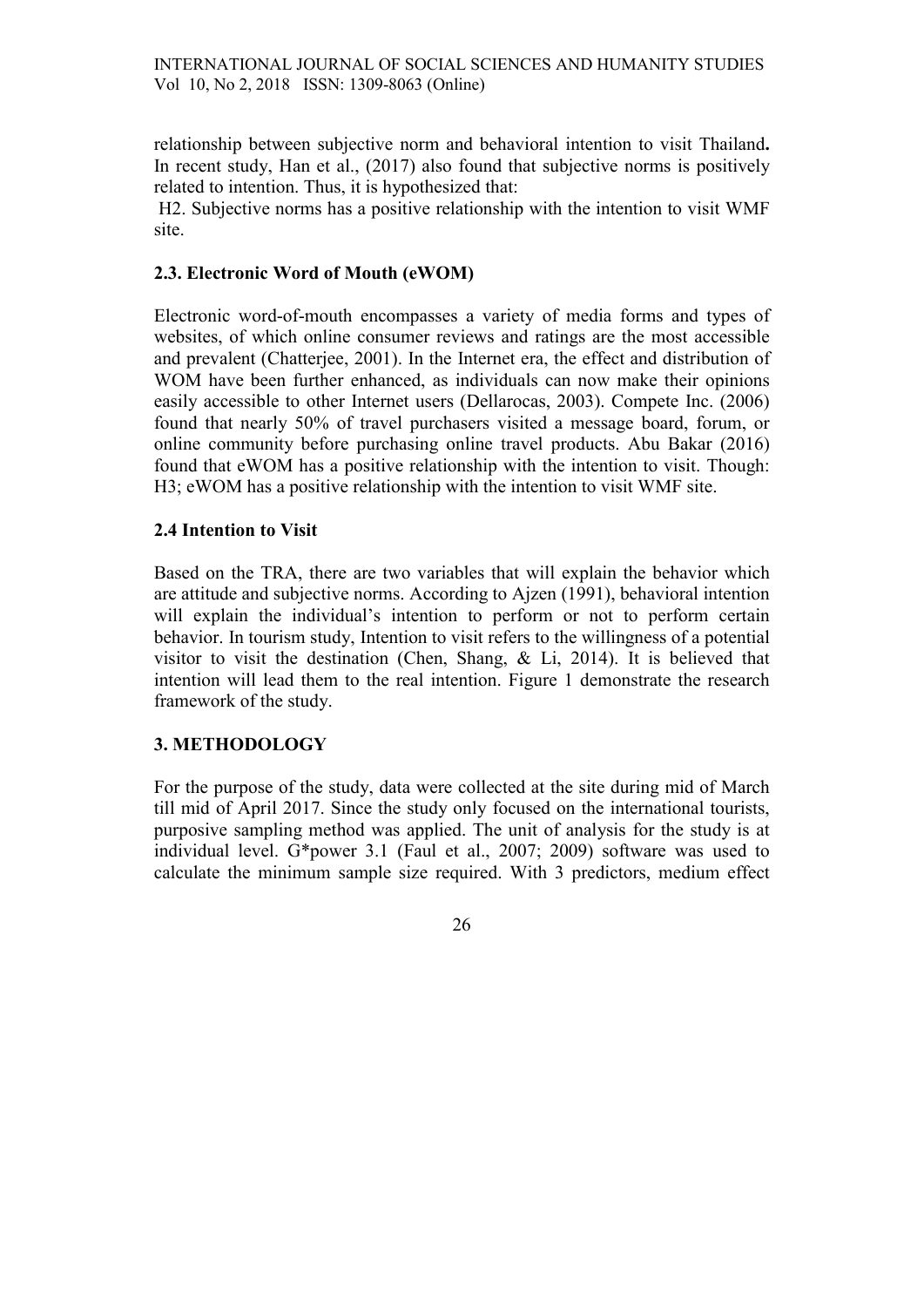size and power was set at 80% (Gefen et al., 2011), the minimum sample size required to test this model was 77. The questionnaire was divided into 3 sections; Section A (demographics information). Section B (information about the independent variables, with 5 point likert scale) and Section C (information about the dependant variable; Intention to visit, with 7 points likert-scale). All the items in the variables were adopted from Jalilvand and Samiei (2012).



Figure 1 : Research framework

A quantitative approach using self-administered questionnaire was applied. Out 155 tourists approached, 123 were willing to be a respondent for the study, and the rest were reluctant to answer the questionnaire. However, after sorting, only 117 questionnaire sets could be used for data analysis purposes. Since the G\*power propose to have at least 77 respondents to test the research framework, though, with 117 respondents, it shows that the study has enough data to test the research model.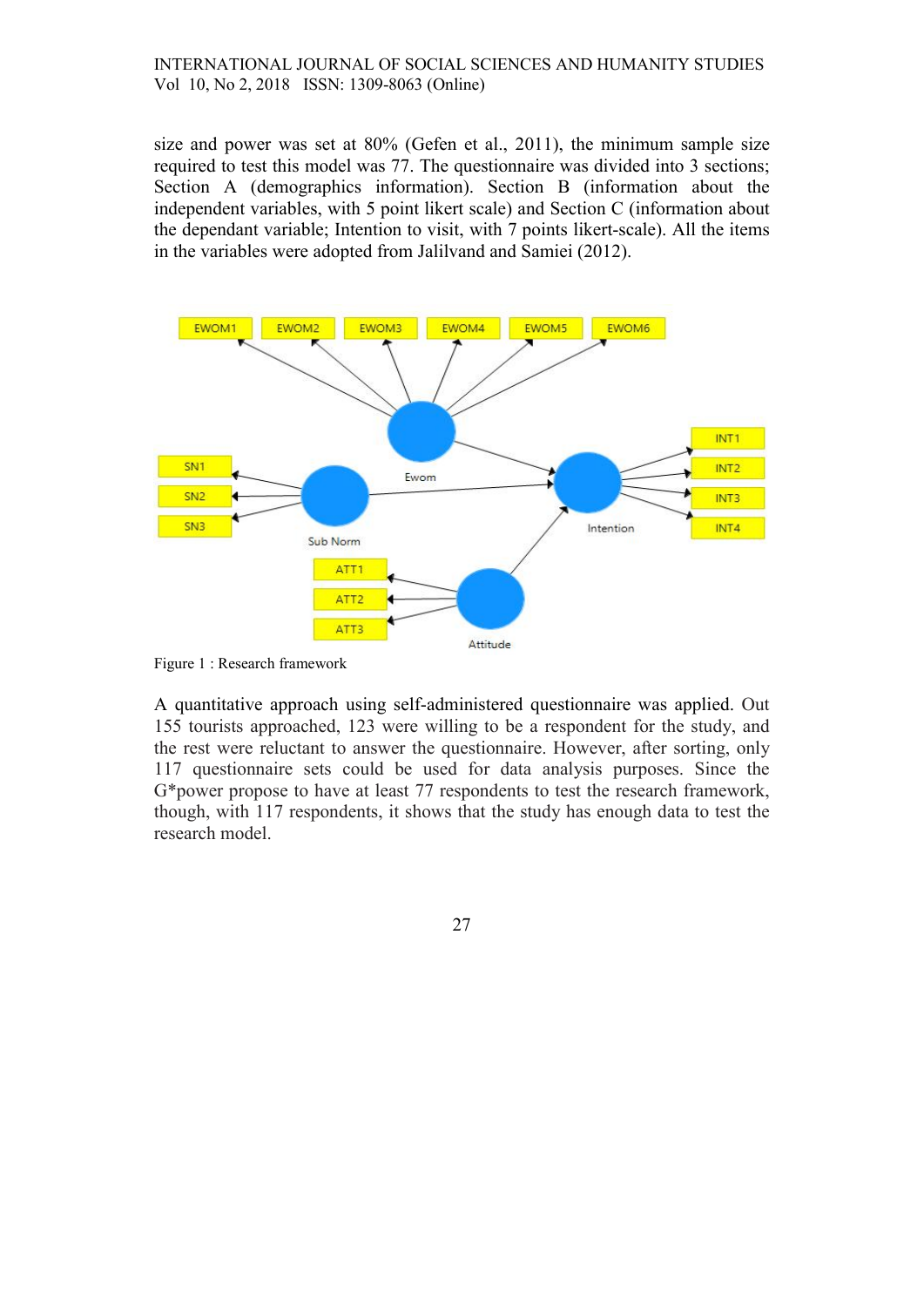Common method variance could be an issue since the data was collected using a single source. (Podsakoff et al., 2003). The study was use both method; procedural and statistical testing as proposed by the literature how to remedy the common method bias issue. On procedural, the different end scale point for the independent and dependent variable (podsakoff et al., 2003), and on the statistical test, the study used Harman single factor test. The test is to confirm that the data was not explained by a single factor. Unrotated factor analysis indicated that the first factor carried for 41.98% of the total variance, and thus, the common method variance was not a serious issue for the study. The study used Partial Least Squares (PLS) technique using the Smart PLS 3.2.6 software (Ringle, Wende & Becker, 2015) to test the hypothesis developed from the research model.

Majority of the respondents are from European country (53.8%), 53% were female, 58.1% from the respondents in the age of 20- 29 years old, and the majority of them have a degree an above for their education level. Table 1 below demonstrates the respondent profile.

| Table 1: Respondent Profile |      |               |  |  |  |
|-----------------------------|------|---------------|--|--|--|
| Gender                      | Freq | $\frac{0}{0}$ |  |  |  |
| Male                        | 55   | 47.0          |  |  |  |
| Female                      | 62   | 53.0          |  |  |  |
| Nationality                 |      |               |  |  |  |
| Asian                       | 40   | 34.2          |  |  |  |
| European                    | 63   | 53.8          |  |  |  |
| Others                      | 14   | 12.0          |  |  |  |
| Age                         |      |               |  |  |  |
| Below 20                    | 11   | 9.4           |  |  |  |
| 20 - 29 Years               | 68   | 58.1          |  |  |  |
| 30 - 39 years               | 21   | 17.9          |  |  |  |
| 40 - 49 Years               | 7    | 6.0           |  |  |  |
| 50 and above                | 10   | 8.5           |  |  |  |
| Total                       | 117  | 100%          |  |  |  |

| i<br>×<br>٧ |
|-------------|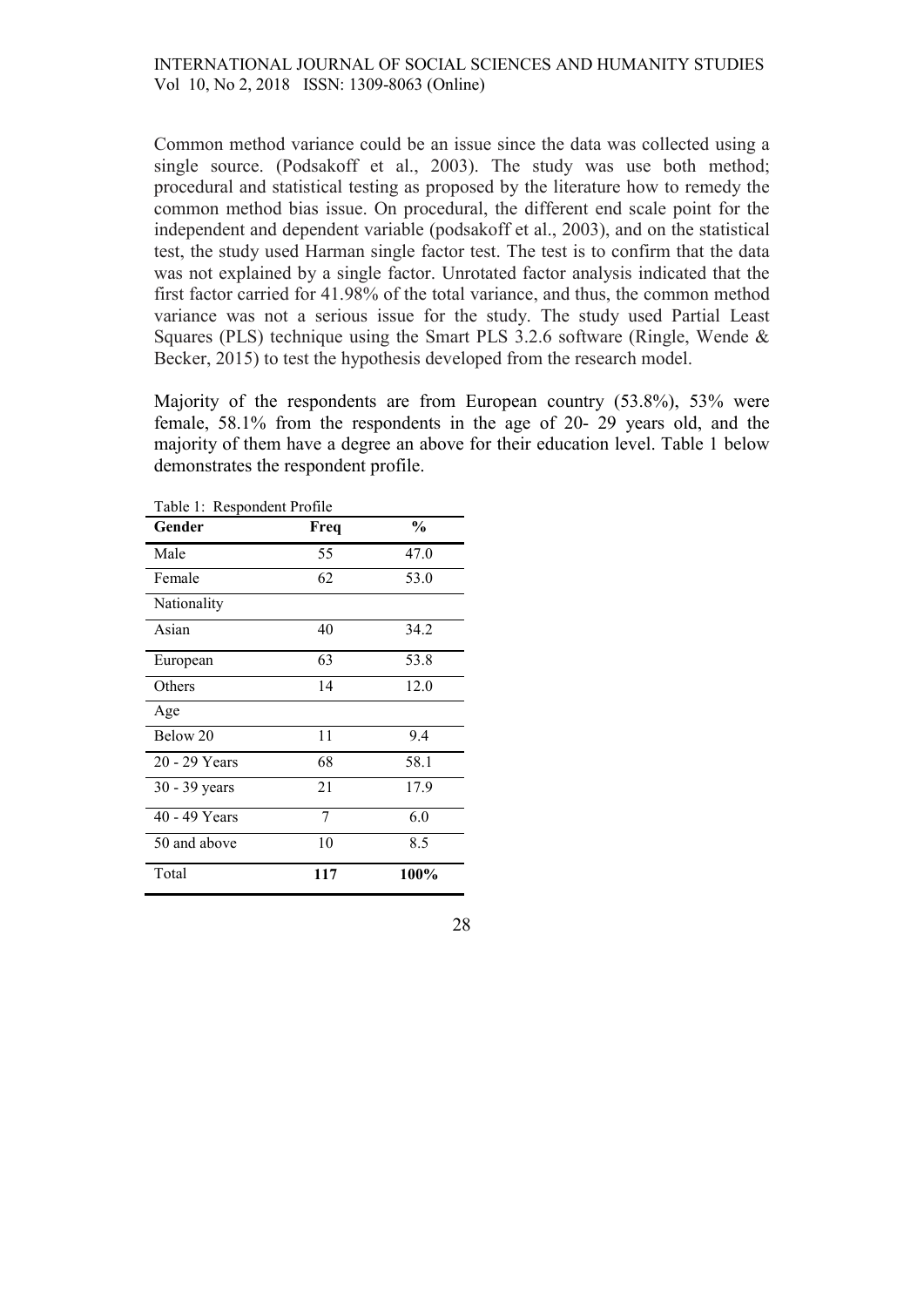# 4.0 DATA ANALYSIS AND RESULT

Multivariate skewness and Kurtosis has been tested by the software available at: https://webpower.psychstat.org/models/kurtosis/results.php?url=08007b56874166 c3e9e5aeb22e233ec8 as proposed by Hair et al (2017) and Cain et al., (2016). The Mardia's multivariate skewness ( $\beta$  =4.0385, p<0.01) and Mardia's multivariate Kurtosis ( $\beta$  =30.914, p<0.01) Shows that the data was not multivariate normal, thus it confirmed that the data is suit perfectly with the Smart PLS which is nonparametric analysis software.

# 4.1. Measurement model

Two types of validity will be examined to confirm the measurement model which are convergent validity and the discriminant validity.

# 4.2 Convergent validity

The convergent validity measures to confirm that multiple items measure the same concept in agreement. (Hair et al., 2017,) by evaluating the factor loadings, composite reliability (CR) and the average variance extracted (AVE) Hair et al, 2017). To establish the convergent validity, loadings should exceed 0.5, CR should be greater than 0.7 (Hair et al., 2017) and the AVE is also need to be higher than 0.5 (Barclay et al., 1995). Table 2 depicts that all the constructs achieve the minimum threshold value to meet the requirement to establish the convergent validity.

| Table 2 : Measurement Model |                  |          |       |            |  |
|-----------------------------|------------------|----------|-------|------------|--|
| Constructs                  | Item             | Loadings | CR.   | <b>AVE</b> |  |
| Attitude                    | ATT <sub>1</sub> | 0.911    | 0.948 | 0.858      |  |
|                             | ATT <sub>2</sub> | 0.932    |       |            |  |
|                             | ATT3             | 0.936    |       |            |  |
| Ewom                        | EWOM1            | 0.809    | 0.906 | 0.618      |  |
|                             | EWOM2            | 0.860    |       |            |  |

Table 2 : Measurement Model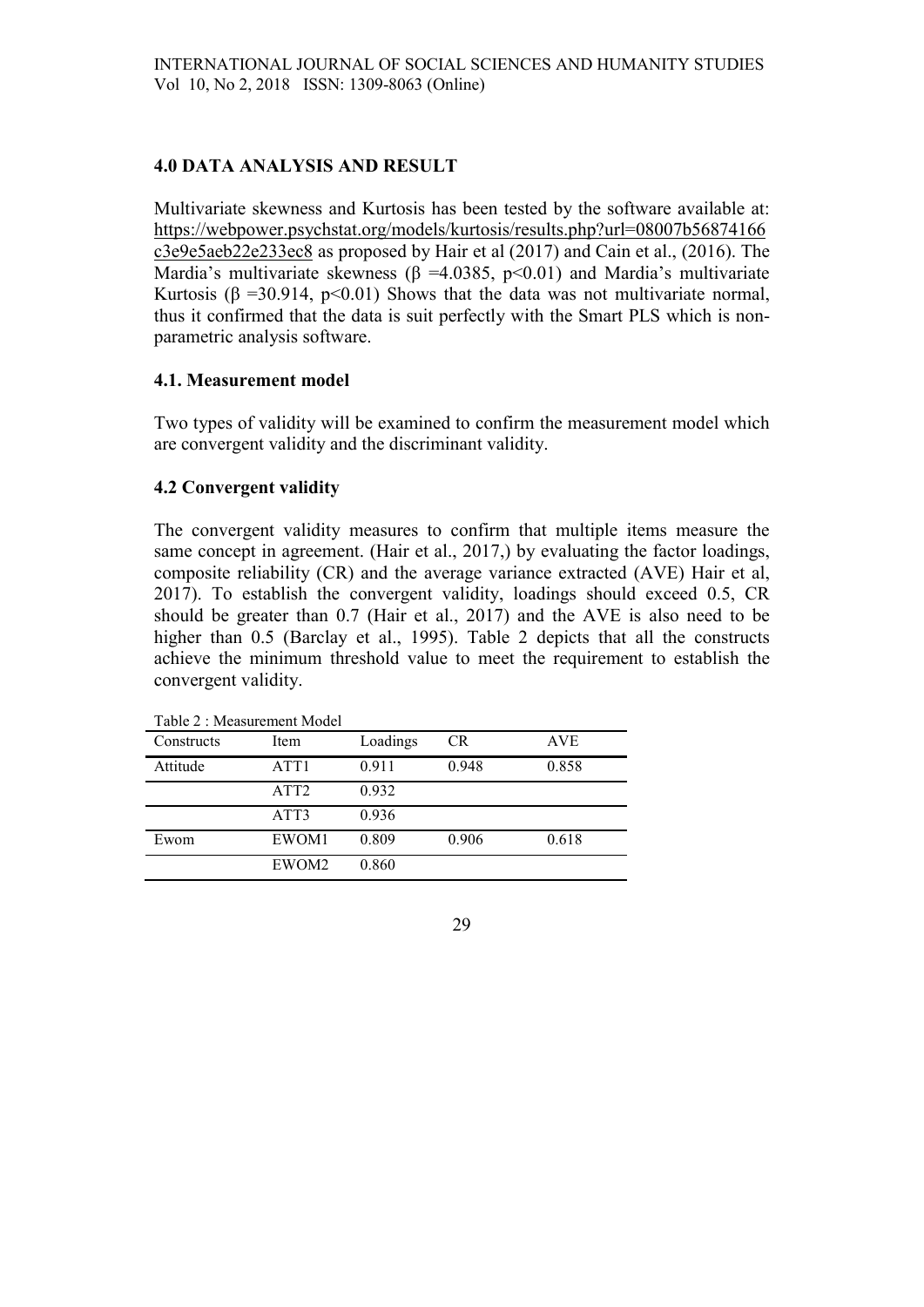|            | EWOM3            | 0.778 |       |       |  |
|------------|------------------|-------|-------|-------|--|
|            | EWOM4            | 0.836 |       |       |  |
|            | EWOM5            | 0.614 |       |       |  |
|            | EWOM6            | 0.797 |       |       |  |
| Intention  | INT <sub>1</sub> | 0.904 | 0.910 | 0.719 |  |
|            | INT <sub>2</sub> | 0.747 |       |       |  |
|            | INT3             | 0.861 |       |       |  |
|            | INT <sub>4</sub> | 0.871 |       |       |  |
| Subjective | SN <sub>1</sub>  | 0.920 | 0.923 | 0.800 |  |
| Norm       | SN2              | 0.870 |       |       |  |
|            | SN <sub>3</sub>  | 0.892 |       |       |  |

Note: CR = Composite Reliability; AVE = Average variance extracted

### 4.3 Discriminant validity

The discriminant validity the extent to which a construct truly distinct from the other construct and to measure how much indicators represent only a single construct (Gholami et al.,2013). Due to some criticism on the Fornell and Larcker (1981) criterion, Henseler et al., (2015) proposed an alternative approach in the form of heterotrait-monotrait ratio of correlation (HTMT). Table 2 demonstrates the result of discriminant validity based on HTMT ratio. If HTMT value greater than  $HTMT<sub>0.85</sub>$  value of 0.85 (Kline, 2011), thus indicating of serious issue in discriminant validity. Table 3 shows that, discriminant validity has been established due to all values for the HTMT were lower than the cut-off value mentioned by Kline (2011).

Table 3 : Discriminant Validity

| Heterotrait-Monotrait Ratio (HTMT) |           |          |       |          |  |
|------------------------------------|-----------|----------|-------|----------|--|
|                                    | Intention | Attitude | Ewom  | Sub Norm |  |
| Intention                          |           |          |       |          |  |
| Attitude                           | 0.498     |          |       |          |  |
| Ewom                               | 0.253     | 0.258    |       |          |  |
| Sub Norm                           | 0.405     | 0.493    | 0.345 |          |  |
|                                    |           |          | .     |          |  |

Note: Criteria: discriminant validity is established at  $H T M T_{0.85}$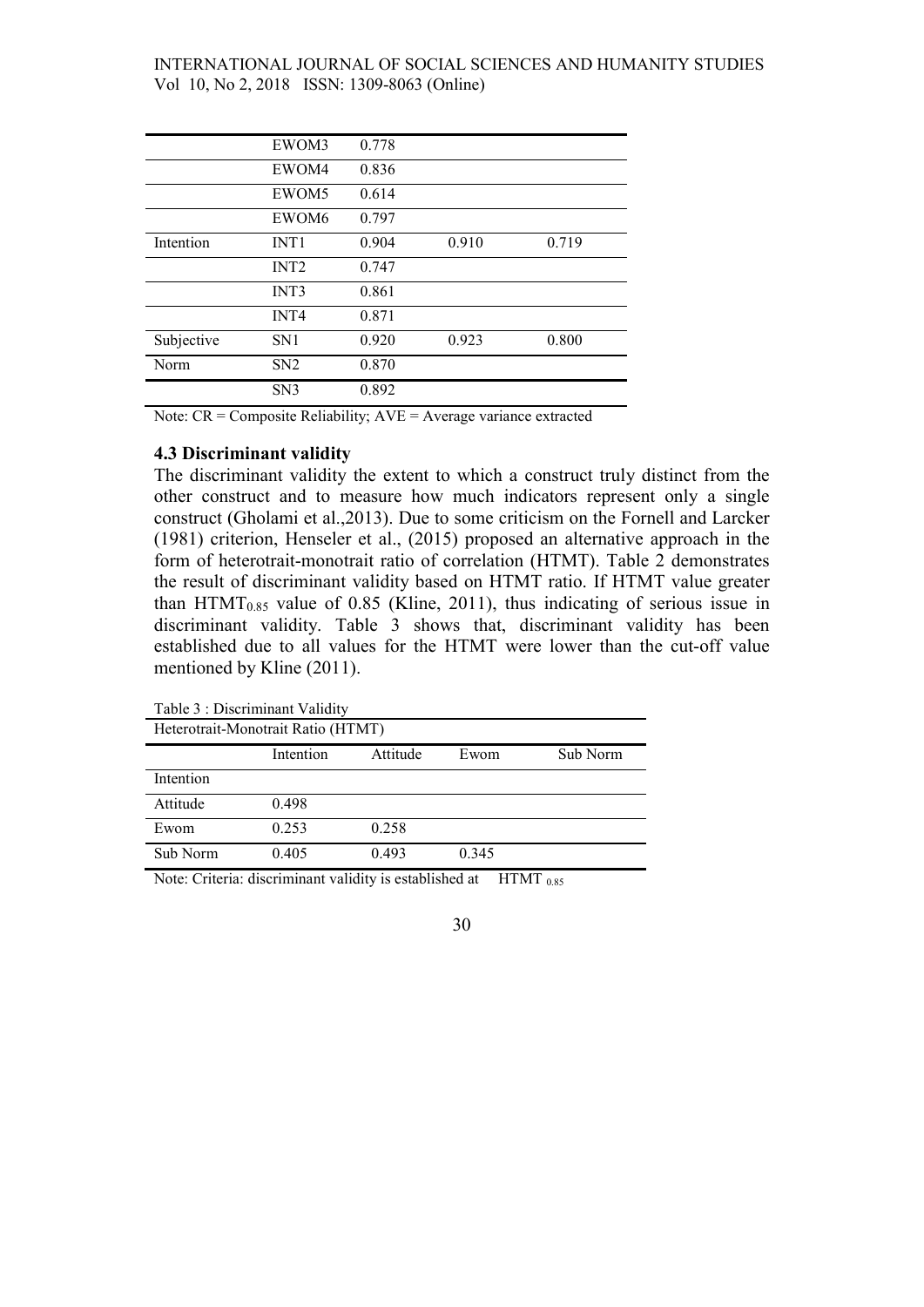### 4.4 Structural model analysis

It is vital to confirm that there is no collinearity issue before assessing the structural model. The collinearity test result indicate the VIF values were lower than 3.3 (Diamantopoulus and Siguaw, 2006), thus confirmed that, collinearity is not an issue for the study.

| Table 4 : Hypothesis testing |                                 |             |       |                       |          |       |                    |
|------------------------------|---------------------------------|-------------|-------|-----------------------|----------|-------|--------------------|
| <b>Hypothesis</b>            | <b>Relationship</b>             | <b>Beta</b> | Se.   | T Value LL            |          | UL    | Decision           |
| H1                           | Att $\rightarrow$ Int           | 0.335       |       | $0.097$ 3.471** 0.143 |          | 0.542 | Supported          |
| H <sub>2</sub>               | Sub Norm $\geq$ Int 0.185 0.083 |             |       | $2.242*$              | 0.008    | 0.338 | Supported          |
| H <sub>3</sub>               | Ewom $\geq$ Int                 | 0.104       | 0.123 | 0.851                 | $-0.271$ | 0.265 | <b>Unsupported</b> |
|                              |                                 |             |       |                       |          |       |                    |

 $*_{p} < 0.05; **p < 0.01$ 

Table 4 illustrates the results of hypothesis testing based on the hypothesis developed in the research model. The variable representing the TRA were found significant. (ATT  $\rightarrow$  INT,  $\beta$  = 0.335, t = 3.471 and SN  $\rightarrow$  INT,  $\beta$ =0.185, t=2.242,). On the other hand, eWOM was found as insignificant to the intention to visit Kampung Cina.



Figure 2: Hypothesis testing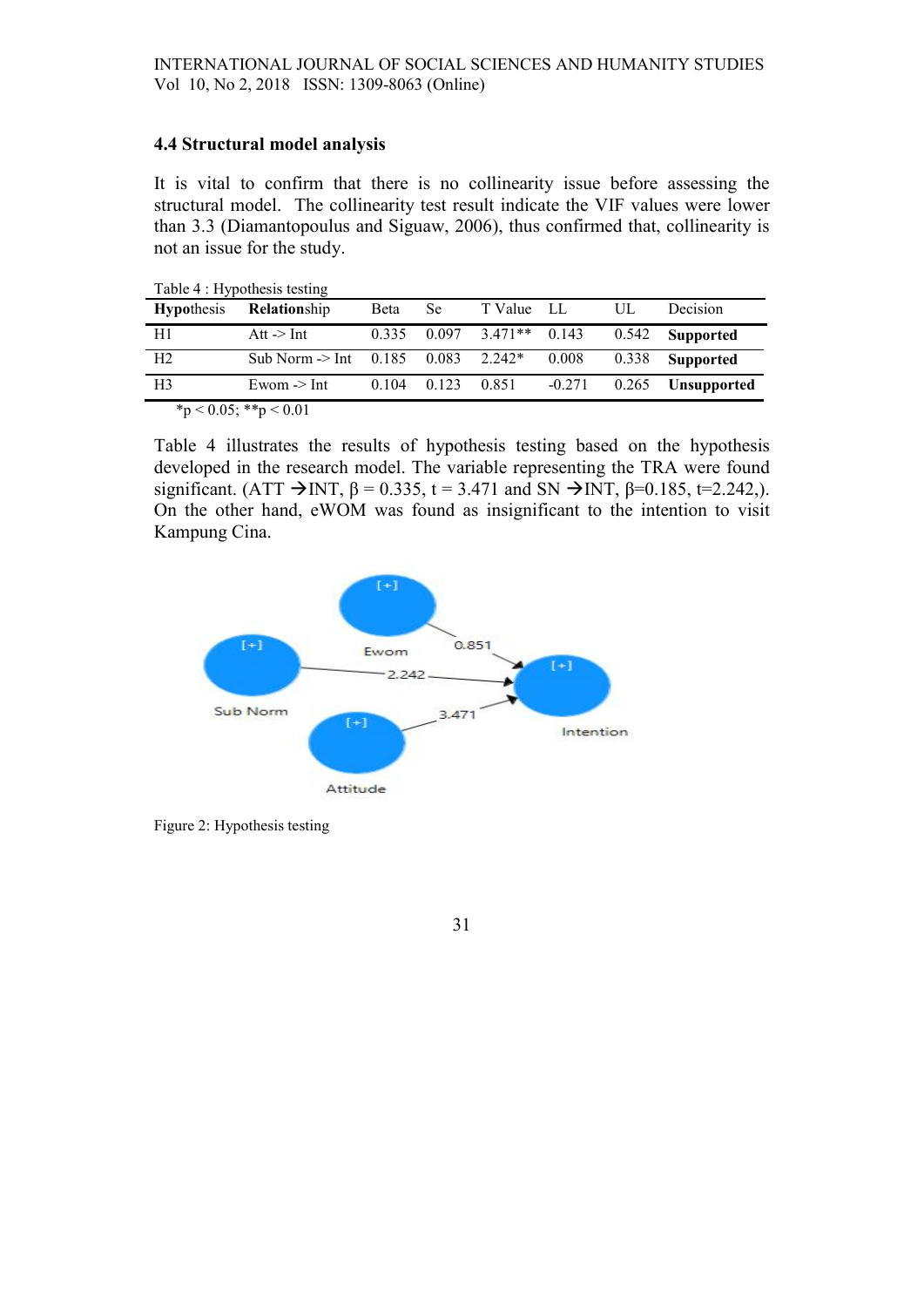### 5. DISCUSSION AND CONCLUSION

The study has found that two out of three hypothesis developed for the study were supported. Thus indicate that the TRA is useful in understanding the intention to visit WMF site which is Kampung Cina in Kuala Terengganu. The results was similar to Jalilvand and Samiei (2012), Miao (2015) and Han et al., (2017 when their study also found that attitude and subjective norm was significantly related to the intention to visit Isfahan. Armed with this knowledge, the government or the organization who lead the promotion for this site should aware that, to attract more tourists to visit this site, attitude and subjective norm are very crucial for them. Though, the promotion should be broader and also ensure that it will reach not only for specific potential individuals, but also who are important person in their life.

Otherwise, eWOM was found to have a not significant factor towards intention to visit WMF site. This was inconsistent with the previous literature. It is due to a small amount of blogs or information provided by the tourist who visited this site. Beside the major webpage related to the tourism such as Trip Advisor, and others pages developed by state government, it is really hard for the potential tourists to obtain an information from this site. If there is a blogs sharing their experience in visiting this site, it is written in Malay which hardly been understand by international tourist. Hence, it is important to marketing officers or parties involved in promoting this area to create a blog of any form of sharing information which is written in English to ensure the sharing will influence international tourist to visit this WMF site.

### BIBLIOGRAPHY

Abubakar, Abubakar Mohammed, (2016), "Does eWOM influence destination trust and travel intention: a medical tourism perspective". Economic Research-Ekonomska Istraživanja, Vol 30, No 1, pp 598-611.

Ajzen, Icek. (1991), "The theory of planned behavior" Organizational Behavior and Human Decision Processes, Vol 50, No 2, pp 179-211.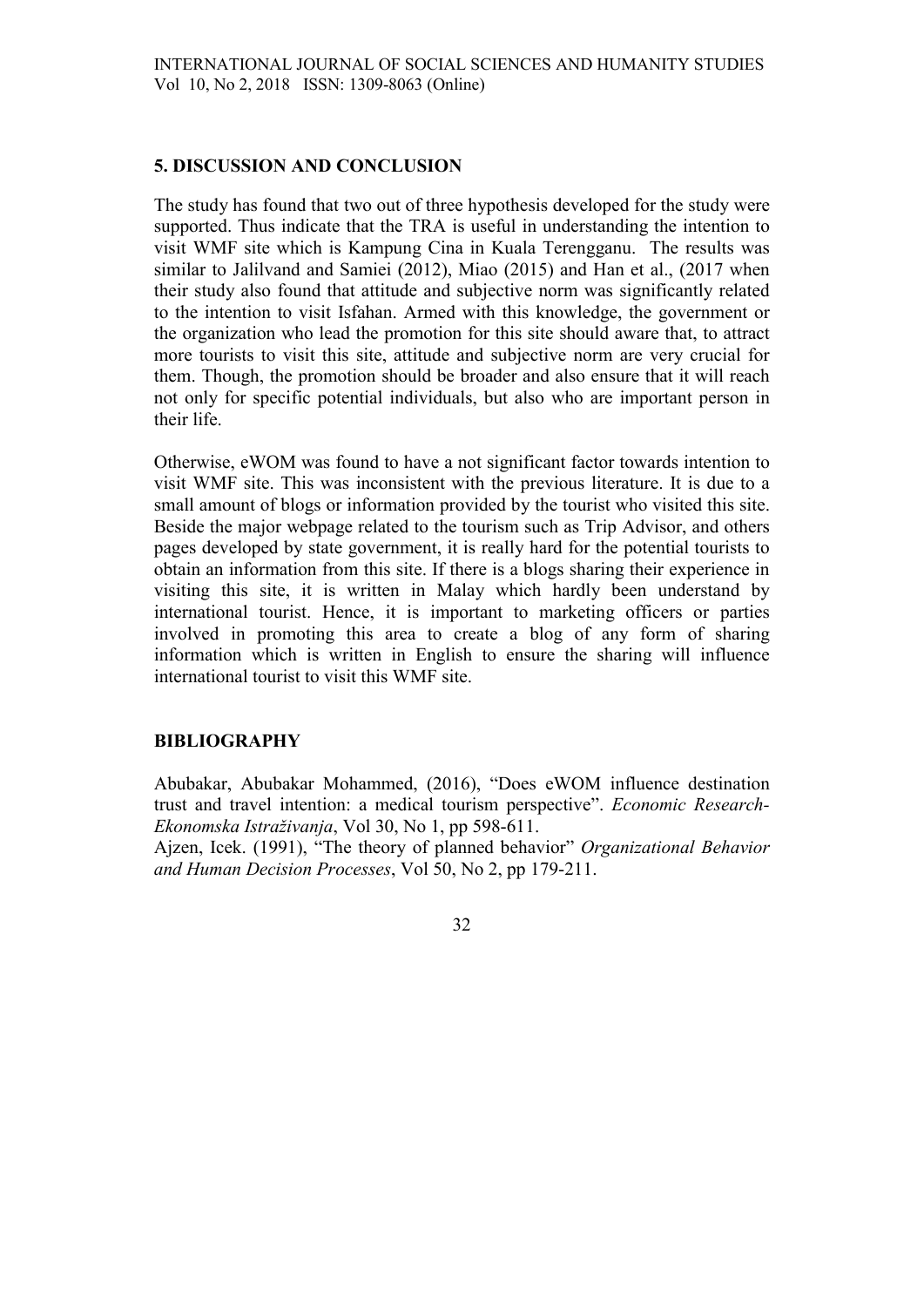Albarq. N Abbas.(2013), "Measuring the Impacts of Online Word-of-Mouth on Tourists' Attitude and Intentions to Visit Jordan: An Empirical Study", International Business Research, Vol 7, No 1, pp 14-22.

Barclay, D.W., Thompson, R. and Higgins, C. (1995), "The partial least squares (PLS) approach to causal modeling: personal computer adoption and use an illustration". Technology Studies, Vol 2, No 2, pp 285-309.

Cain, Meghan, Zhang, Ziyong, & Yuan, Kei Hai. (2016), "Univariate and multivariate skewness and kurtosis for measuring non-normality: Prevalence, influence and estimation", Behavior Research Methods, doi:10.3758/s13428-016- 0814-1

Chatterjee, Patrali., (2001), "Online reviews: do consumers use them?", In: Gilly, M.C., MyersLevy, J. (Eds.), ACR 2001 Proceedings. Association for Consumer Research. Provo, UT, pp. 129–134.

Chen, Yu Chen., Shang, Rong An., & Li, Ming Jin. (2014), "The effects of perceived relevance of travel blogs' content on the behavioral intention to visit a tourist destination", Computers in Human Behavior, Vol. 30, pp. 787–799.

Diamantopoulos, Adamantios. and Siguaw, Judy. .A. (2006), "Formative versus reflective indicators in organizational measure development. A comparison and empirical illustration", *British Journal of Management*, Vol. 7, No. 4, pp. 263 -282

Faul, Franz., Erdfelder, Edgar., Lang, Albert.-George., and Buchner, Axel. (2007), "G\*Power 3: A flexible statistical power analysis program for the social, behavioral, and biomedical sciences", Behavior Research Methods, Vol. 39,pp. 175-191.

Fishbein, Martin., and Ajzen, Icek. (1975), Belief, attitude, intention and behavior: An introduction to theory and research, Reading, MA: Addison-Wesley. Fornell, Claes. & Larcker, David. F. (1981). Evaluating structural equation models with unobservable variables and measurement error. Journal of Marketing Research, 18(1), 39–50.

Gefen, David., Rigdon, Edward. E., and Straub, Detmar. (2011), "An Update and Extension to SEM Guidelines for Administrative and Social Science Research. MIS Quarterly", Vol. 35, No. 2, iii-A7.

Gholami, Roya., Sulaiman, Ainin., Ramayah, Thurasamy. and Molla, Alemayehu. (2013), "Senior managers' perception on green information systems (IS) adoption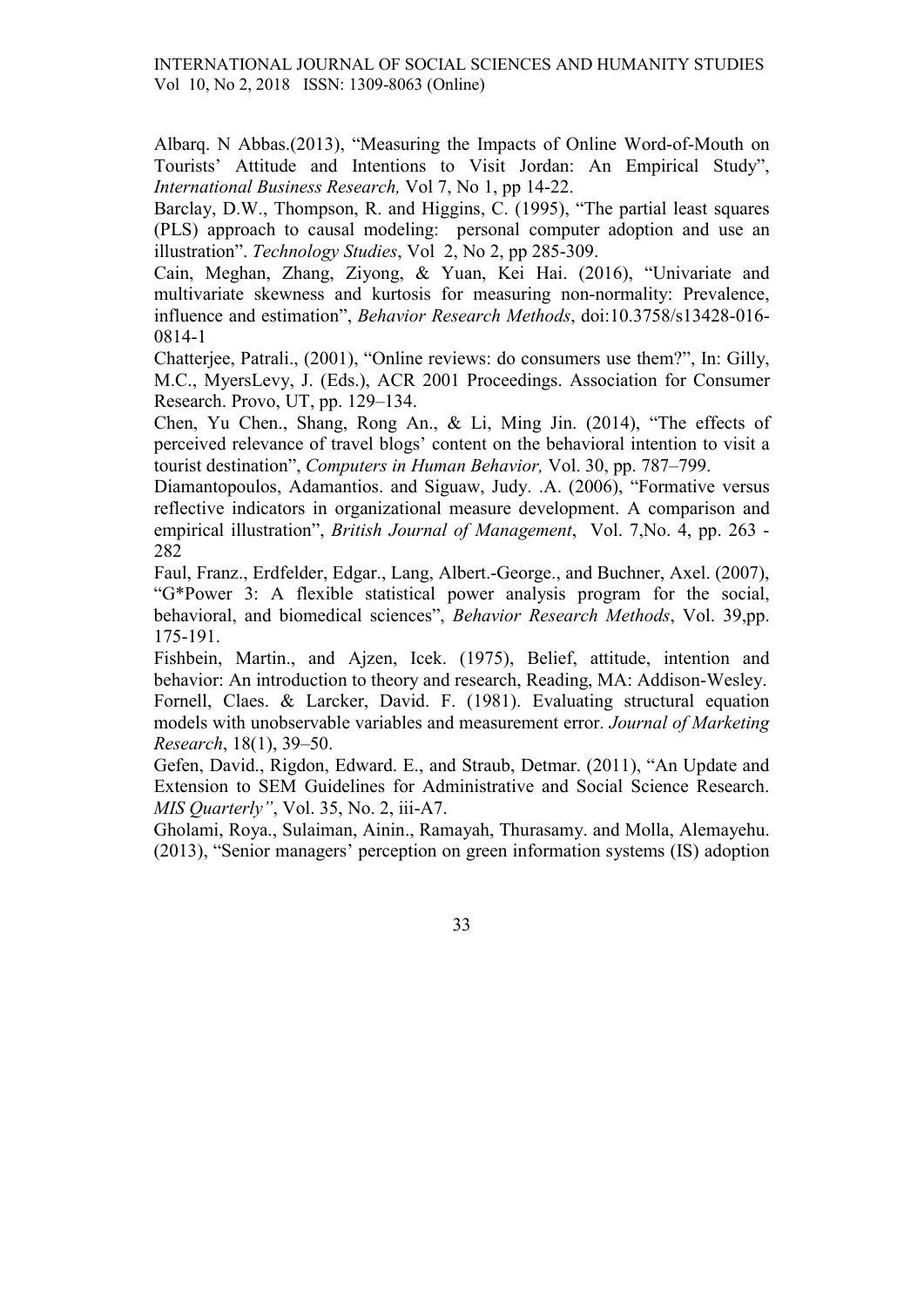and environmental performance: results from a fild survey", Information and Management, Vol. 50, No. 7,pp. 431-438.

Han, Heesup., Meng, Bo., & Kim, Wansoo (2017), "Emerging bicycle tourism and the theory of planned behavior, Journal of Sustainable Tourism", Vol. 25, No2,pp. 292-309, DOI: 10.1080/09669582.2016.1202955.

Hair, Joseph. F., Thomas, G., Hult, M., Ringle, Cristian. M., and Sarstedt, Marko. (2017). A Primer on Partial Least Squares Structural Equation Modeling (2nd ed.). Thousand Oakes, CA: Sage.

Henseler, Jorg., Ringle, Cristian. M., & Sarstedt, Marko (2015), "A new criterion for assessing discriminant validity in variance-based structural equation modelling", Journal of the Academy of Marketing Science, Vol. 43, No. 1, pp. 115-135

Jalilvand, Mohammad Reza. and Samiei Neda. (2012), "The Effect of electronic word of mouth on brand image and purchase intention: An empirical study in the automobile industry in Iran" , Journal of marketing Intelligence & Planning, Vol. 30, No. 4, pp. 460-476.

Kline, Rex. B. (2011). Principles and practice of structural equation modeling. New York: Guilford Press.

Luo, Qiuju and Zhong, Dixi.(2015), "Using social network analysis to explain communication characteristics of travel-related electronic word-of-mouth on social networking sites", Tourism Management, Vol. 46, pp. 274-282.

Miao, Yulin (2015), "The influence of electronic-wom on touristss' behavioral intention to choose a destination: a case of chinese touristss visiting thailand", Au -GSB-E Journal, Vol. 8, No. 1, pp. 113-31.

Ringle, Cristian .M., Wende, S., & Becker, Jan-Micheal. (2015). SmartPLS 3, www.smartpls.com.

Podsakoff, M. Philip and Mackenzie, Scott .B. (2003), "Common method biases in behavioral research: a critical review of the literature and recommended remedies", Journal of Applied Psychology, Vol.88, No. 5, pp. 879-903.

Shen, Suyan., Schüttemeyer, Anke and Braun, Boris (2009), "Visitors' intention to visit world cultural heritage sites: an empirical study of suzhou, china", Journal of Travel & Tourism Marketing, Vol. 26, No. 7, pp. 722-734.

Xiaofei Zhang., Xitong, Guo., Kee-hung. Lai, Feng. Guo, and Chenlei Li, BS. (2014), "Understanding Gender Differences in m-Health Adoption: A Modified